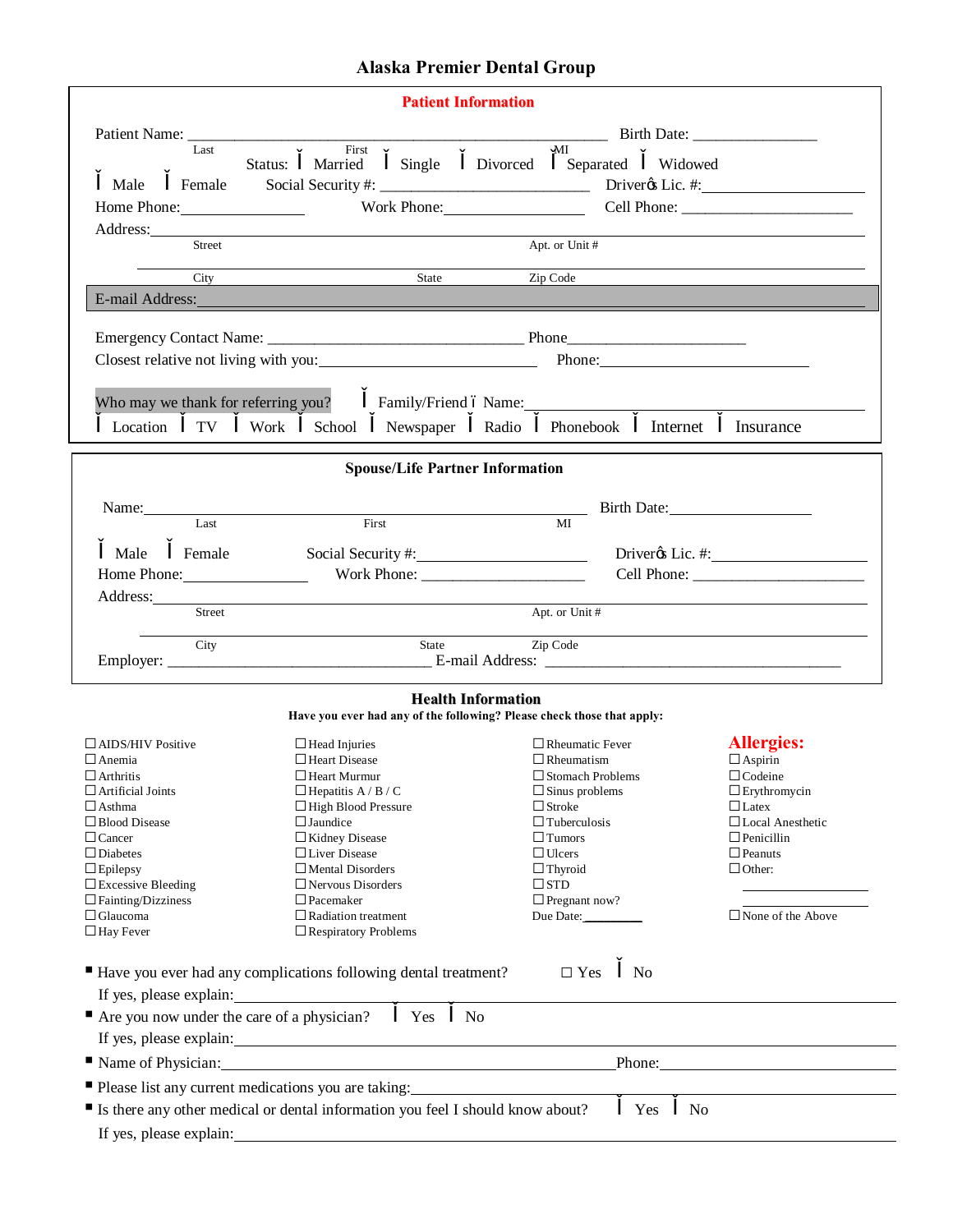| Please check any of the following that apply to you: |                                  | Have you ever wanted to whiten your teeth or to learn m                   |                          |  |  |
|------------------------------------------------------|----------------------------------|---------------------------------------------------------------------------|--------------------------|--|--|
| - Sensitivity (hot, cold, sweet)                     | $\Box$                           | about teeth whitening?                                                    | $Y\square$<br>$N\square$ |  |  |
| Where? UR, LR, UL, LL How Long?                      |                                  | Is keeping your teeth important to you?<br>$Y\square$<br>$N\square$       |                          |  |  |
| - Headaches, neck or jaw pain                        | $\Box$                           | Do you smoke or use chewing tobacco?                                      | $Y\square$<br>$N\square$ |  |  |
| - Mouth ulcers or cold sores                         | $\Box$                           |                                                                           |                          |  |  |
| - Teeth or fillings breaking                         | $\Box$                           | If you could change your smile, would you:                                |                          |  |  |
| - Grinding or clenching teeth                        | $\Box$                           | -Straighten your teeth<br>$\Box$                                          |                          |  |  |
| - Bleeding, swollen, irritated gums                  | $\Box$                           | -Replace metal fillings with tooth<br>$\Box$                              |                          |  |  |
| - Loose, chipped or shifting teeth<br>$\Box$         |                                  | colored fillings                                                          |                          |  |  |
| - Bad breath                                         |                                  | -Repair chipped teeth<br>$\Box$                                           |                          |  |  |
| Do you have or have had any of the following?        |                                  | -Replace missing teeth<br>□                                               |                          |  |  |
| - Dentures                                           | $\Box$                           | -Replace old crowns that dongt match                                      | П                        |  |  |
| - Braces (traditional or Invisalign)                 | $\Box$                           | -Have a smile makeover<br>$\Box$                                          |                          |  |  |
| - Gum treatments                                     | $\Box$                           | On a scale of 1-10; 10 being the highest                                  |                          |  |  |
| Please share the following dates:                    |                                  | -How important is your dental health?                                     |                          |  |  |
| - Your last cleaning                                 | $\overline{\phantom{a}}$         | 1 2 3 4 5 6 7 8 9 10                                                      |                          |  |  |
| - Your last oral cancer screening                    | $\frac{1}{\sqrt{1-\frac{1}{2}}}$ | -Where would you rate your current dental health?                         |                          |  |  |
| - Your last complete x-rays                          | $\frac{1}{2}$                    | $1$ 2 3 4 5 6 7 8 9 10                                                    |                          |  |  |
|                                                      |                                  | What is the most important thing to you about your                        |                          |  |  |
|                                                      |                                  |                                                                           |                          |  |  |
|                                                      |                                  |                                                                           |                          |  |  |
| Why did you leave your previous dentist? _______     |                                  | What is the most important thing to you about your<br>dental visit today? |                          |  |  |

| DENTAL INSURANCE INFORMATION (Primary) |            |          |  |  |  |
|----------------------------------------|------------|----------|--|--|--|
| Insuredos Name                         | <b>DOB</b> | SS# / ID |  |  |  |
|                                        |            |          |  |  |  |
| Employer                               |            |          |  |  |  |
| Insurance Co.                          |            |          |  |  |  |
| Phone#                                 |            |          |  |  |  |
| Group #                                |            |          |  |  |  |

| Please check any of the following that apply to you: |                          | Have you ever wanted to whiten your teeth or to learn more                 |  |  |  |
|------------------------------------------------------|--------------------------|----------------------------------------------------------------------------|--|--|--|
| - Sensitivity (hot, cold, sweet)                     | □                        | about teeth whitening?<br>$Y\square$<br>$N\square$                         |  |  |  |
|                                                      |                          | Is keeping your teeth important to you?<br>$N\square$<br>$Y\square$        |  |  |  |
| - Headaches, neck or jaw pain                        | □                        | Do you smoke or use chewing tobacco?<br>$N\square$<br>$\mathbf{Y} \square$ |  |  |  |
| - Mouth ulcers or cold sores                         | $\Box$                   |                                                                            |  |  |  |
| - Teeth or fillings breaking                         | □                        | If you could change your smile, would you:                                 |  |  |  |
| - Grinding or clenching teeth<br>□                   |                          | -Straighten your teeth<br>□                                                |  |  |  |
| - Bleeding, swollen, irritated gums<br>$\Box$        |                          | -Replace metal fillings with tooth<br>$\Box$                               |  |  |  |
| - Loose, chipped or shifting teeth<br>$\Box$         |                          | colored fillings                                                           |  |  |  |
| - Bad breath                                         |                          | -Repair chipped teeth<br>□                                                 |  |  |  |
| Do you have or have had any of the following?        |                          | -Replace missing teeth<br>$\Box$                                           |  |  |  |
| - Dentures<br>$\Box$                                 |                          | -Replace old crowns that dongt match<br>□                                  |  |  |  |
| - Braces (traditional or Invisalign)<br>$\Box$       |                          | -Have a smile makeover<br>□                                                |  |  |  |
| - Gum treatments<br>$\Box$                           |                          | On a scale of 1-10; 10 being the highest                                   |  |  |  |
| Please share the following dates:                    |                          | -How important is your dental health?                                      |  |  |  |
| - Your last cleaning                                 | $\sqrt{2}$               | 1 2 3 4 5 6 7 8 9 10                                                       |  |  |  |
| - Your last oral cancer screening                    | $\overline{\phantom{a}}$ | -Where would you rate your current dental health?                          |  |  |  |
| - Your last complete x-rays                          | $\overline{\phantom{a}}$ | 1 2 3 4 5 6 7 8 9 10                                                       |  |  |  |
|                                                      |                          | What is the most important thing to you about your                         |  |  |  |
| Name of Previous Dentist _________                   |                          |                                                                            |  |  |  |
| City<br><b>State</b>                                 |                          |                                                                            |  |  |  |

What is the most important thing to you about your dental visit today? \_

| DENTAL INSURANCE INFORMATION (Secondary) |     |          |  |  |  |  |
|------------------------------------------|-----|----------|--|--|--|--|
| Insured <sub>o</sub> Name                | DOB | SS# / ID |  |  |  |  |
|                                          |     |          |  |  |  |  |
| Employer                                 |     |          |  |  |  |  |
| Insurance Co.                            |     |          |  |  |  |  |
| Phone#                                   |     |          |  |  |  |  |
| Group #                                  |     |          |  |  |  |  |

**I have reviewed the above and authorize Doctor to take x-rays, study models, photographs or any other diagnostic aids to make a thorough diagnosis of the patient's needs. I also authorize Doctor administer and perform agreed treatment, medication and therapy that may be indicated. I also understand that the use of anesthetic agents embodies a certain risk. I authorize my insurance company to issue the dental benefits of my plan directly to this office. I also authorize use of any information necessary to process dental insurance** 

|                   |                                            | Date:                            |                                               |
|-------------------|--------------------------------------------|----------------------------------|-----------------------------------------------|
|                   | Signature of patient                       |                                  |                                               |
|                   |                                            |                                  | Date:                                         |
|                   | Doctor <sub>os</sub> Signature             |                                  |                                               |
|                   |                                            |                                  |                                               |
| <b>Office Use</b> | $\Box$ 6611 Debarr Rd, Suite 100           | $\Box$ 6611 Debarr Rd, Suite 200 | $\Box$ 865 N. Seward Meridian Pkwy, Suite 201 |
| Only              | Anchorage, AK 99504<br>Anchorage, AK 99504 |                                  | Wasilla, AK 99654                             |